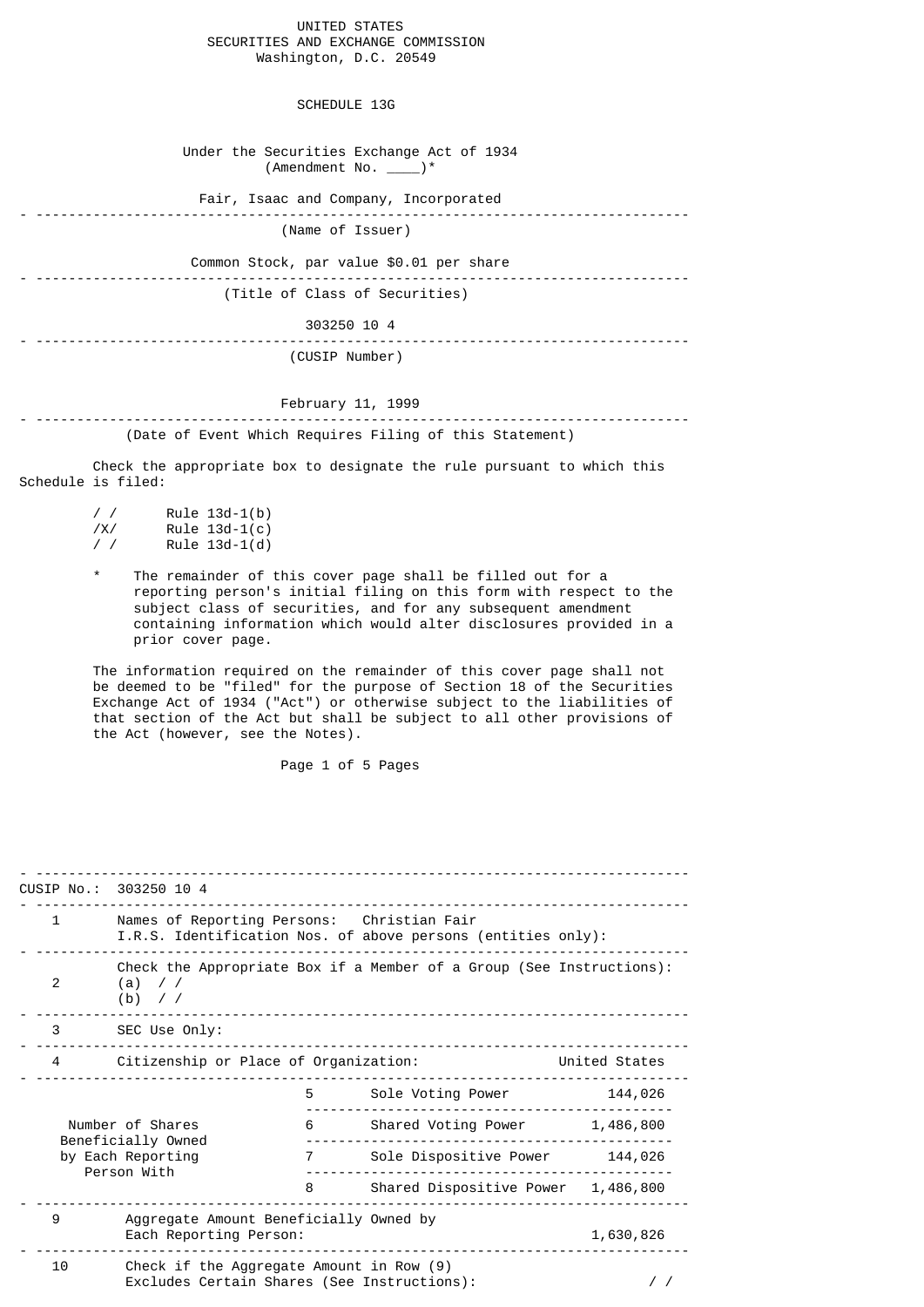| 11 | Percent of Class Represented by Amount in Row (9): | 11.6% |
|----|----------------------------------------------------|-------|
| 12 | Type of Reporting Person (See Instructions):       | ΙN    |

Page 2 of 5 Pages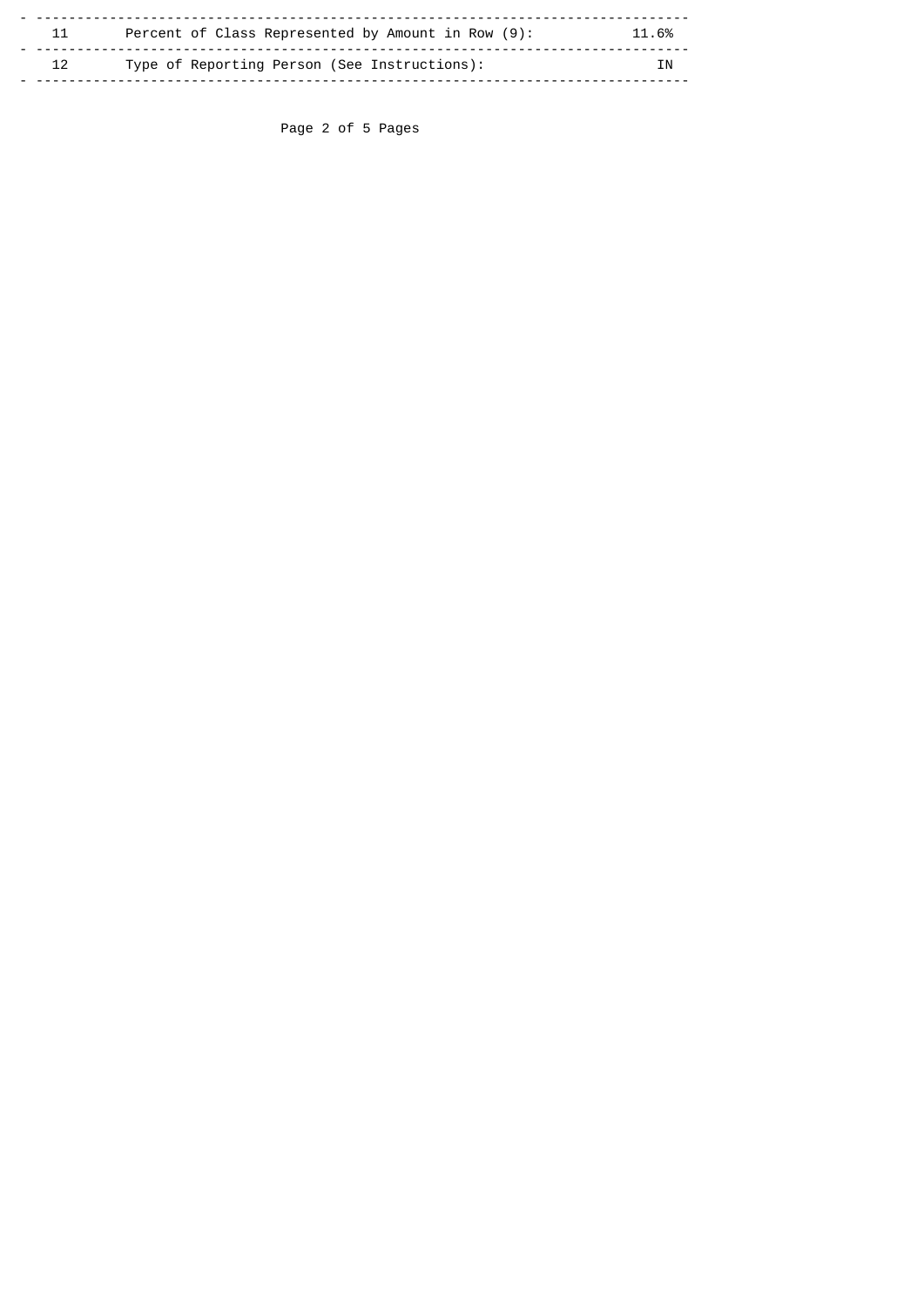Item 1. - -------

(a) Name of Issuer: Fair, Isaac and Company, Incorporated

 (b) Address of Issuer's Principal Executive Offices: 120 North Redwood Drive, San Rafael, California 94903

## Item 2.

- -------

(a) Name of Person Filing: Christian Fair

 (b) Address of Principal Business Office or, if none, Residence: 120 North Redwood Drive, San Rafael, California 94903

(c) Citizenship: United Stated

(d) Title of Class of Securities: Common Stock, par value \$0.01 per

share.

(e) CUSIP Number: 303250 10 4

## Item 3.

- -------

 If this statement is filed pursuant to sections 240.13d-1(b) or 240.13d-2(b) or (c), check whether the person filing is a:

- (a) / / Broker or dealer registered under section 15 of the Act (15 U.S.C. 78o);
- (b)  $//$  Bank as defined in section  $3(a)(6)$  of the Act (15 U.S.C. 78c);
- (c)  $\frac{1}{2}$  / / Insurance company as defined in section 3(a)(19) of the Act (15 U.S.C. 78c);
- (d) / / Investment company registered under section 8 of the Investment Company Act of 1940 (15 U.S.C. 80a-8);
- (e) / / An investment adviser in accordance with section 240.13d-1(b)(1)(ii)(E);
- (f) / / An employee benefit plan or endowment fund in accordance with section  $240.13d-1(b)(1)(ii)(F)$ ;
- (g) / / A parent holding company or control person in accordance with section  $240.13d-1(b)(1)(ii)(G);$
- (h) / / A savings association as defined in section 3(b) of the Federal Deposit Insurance Act (12 U.S.C. 1813);
- (i) / / A church plan that is excluded from the definition of an investment company under section 3(c)(14) of the Investment Company Act of 1940 (15 U.S.C. 80a-3);

Page 3 of 5 Pages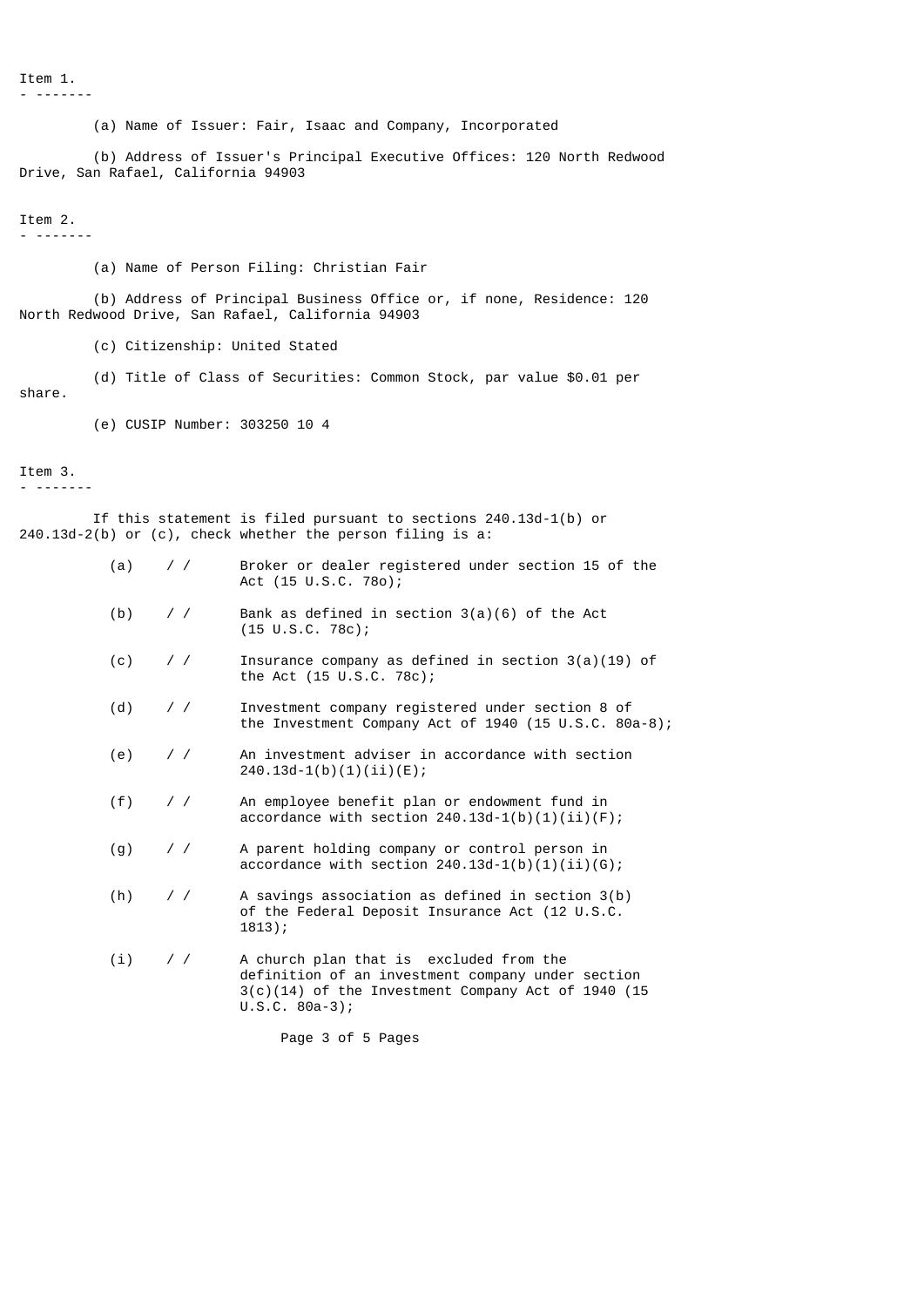(j) / / Group, in accordance with section  $240.13d-1(b)(1)(ii)(J)$ .

Item 4. Ownership. - ------- ---------

 Provide the following information regarding the aggregate number and percentage of the class of securities of the issuer identified in Item 1.

| (a) |       | Amount beneficially owned:                                  | 1,630,826 |
|-----|-------|-------------------------------------------------------------|-----------|
| (b) |       | Percent of class:                                           | 11.6%     |
| (c) |       | Number of shares as to which the person has:                |           |
|     | (i)   | Sole power to vote or to direct the vote:                   | 144,026   |
|     | (i)   | Shared power to vote or to direct<br>the vote:              | 1,486,800 |
|     | (iii) | Sole power to dispose or to direct the<br>disposition of:   | 144,026   |
|     | (iv)  | Shared power to dispose or to direct the<br>disposition of: | 1,486,800 |

Item 5. Ownership of Five Percent or Less of a Class. - ------- --------------------------------------------

 If this statement is being filed to report the fact that as of the date hereof the reporting person has ceased to be the beneficial owner of more than five percent of the class of securities, check the following  $/$  /.

Item 6. Ownership of More than Five Percent on Behalf of Another Person. - ------- ---------------------------------------------------------------

 1,486,800 of the shares which are the subject of this Schedule 13G are beneficially owned pursuant to the provisions of The William Rodden Fair and Inger Johanne Fair Revocable Trust, over which Christian Fair, Erik E. Fair, Ellen I. Fair and Inger J. Fair are co-trustees and share voting and dispositive power. The filing of this Schedule 13G shall not be construed as an admission that Christian Fair is, for the purposes of Section 13(d) or 13(g) of the Securities Exchange Act of 1934, the beneficial owner of such  $1,486,800$  shares.

Item 7. Identification and Classification of the Subsidiary Which Acquired ----------------------------------------------------------------- the Security Being Reported on By the Parent Holding Company. ------------------------------------------------------------

Not applicable.

Item 8. Identification and Classification of Members of the Group.

- ------- ---------------------------------------------------------

Not applicable.

Page 4 of 5 Pages